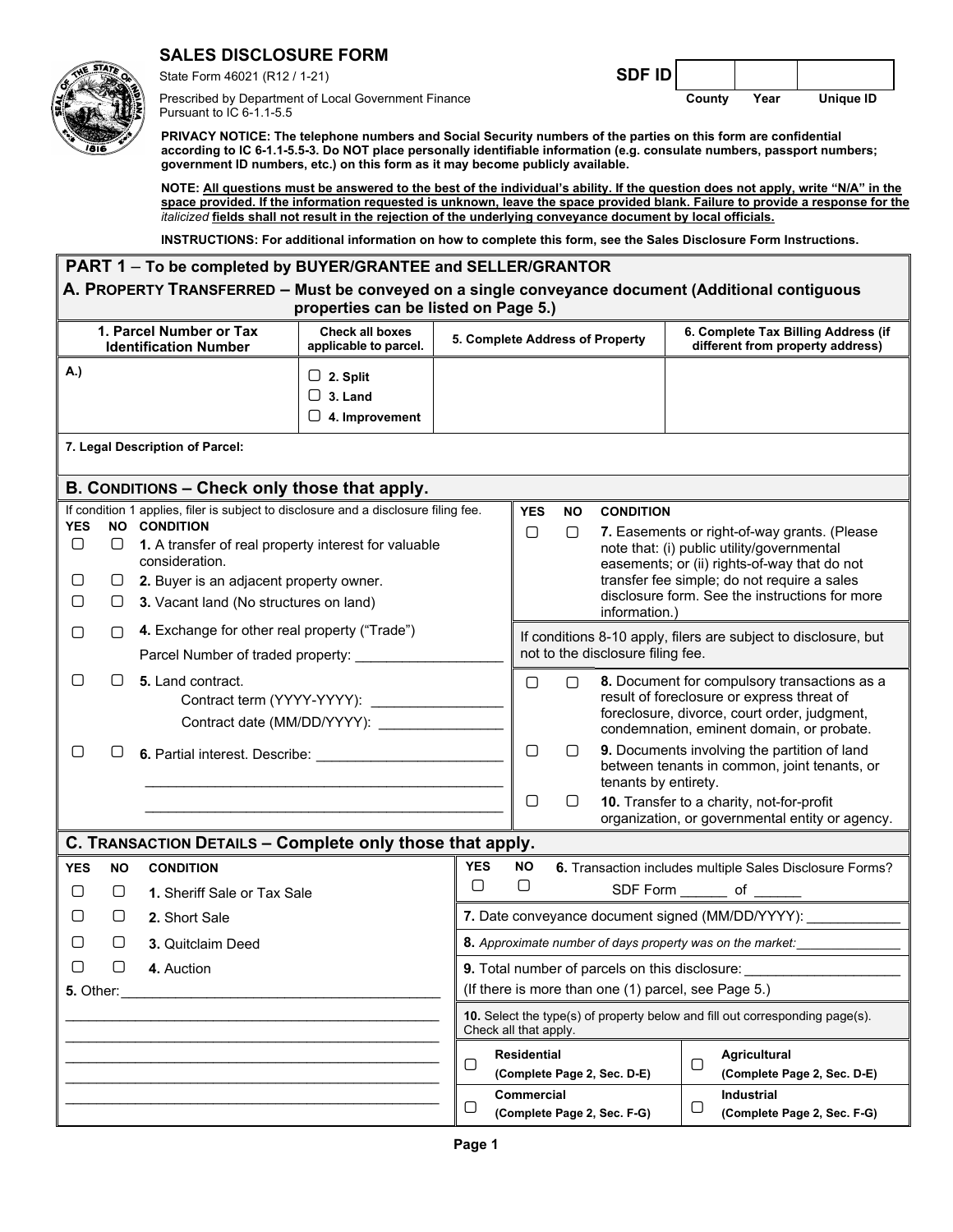| D. SALES DATA – Complete only those that apply.<br>□ Information contained in question 3 is confidential and non-disclosable under IC § 5-14-3-4 |                                                   |                                                                                                                                                    |            |           |                                                                        |  |  |  |
|--------------------------------------------------------------------------------------------------------------------------------------------------|---------------------------------------------------|----------------------------------------------------------------------------------------------------------------------------------------------------|------------|-----------|------------------------------------------------------------------------|--|--|--|
| <b>YES</b>                                                                                                                                       | NO.                                               | <b>CONDITION</b>                                                                                                                                   |            |           | 3. Planned use of the property?                                        |  |  |  |
| ▢                                                                                                                                                | $\Box$                                            | 1. Changes to the property between Jan. 1 and sale date?                                                                                           |            |           | Describe: <u>_____________________</u>                                 |  |  |  |
|                                                                                                                                                  |                                                   |                                                                                                                                                    |            |           |                                                                        |  |  |  |
| ▢                                                                                                                                                | $\Box$                                            | 2. Property is a residential rental property.                                                                                                      |            |           |                                                                        |  |  |  |
|                                                                                                                                                  | E. FINANCE DATA - Complete only those that apply. |                                                                                                                                                    |            |           |                                                                        |  |  |  |
|                                                                                                                                                  |                                                   |                                                                                                                                                    | <b>YES</b> | <b>NO</b> | <b>CONDITION</b>                                                       |  |  |  |
| ∩<br>2. Personal Property included in transfer. Amount: __________                                                                               |                                                   |                                                                                                                                                    |            | ∩         | 6. Is the seller financing the sale? (If yes,<br>answer questions 7-8) |  |  |  |
|                                                                                                                                                  |                                                   | 3. Seller paid points/closing costs. Amount: __________                                                                                            |            |           |                                                                        |  |  |  |
| ∩<br>4. Existence of family or business relationship between the buyer                                                                           |                                                   |                                                                                                                                                    |            |           | 7. Is buyer/borrower personally liable for loan?                       |  |  |  |
| and the seller. Amount of discount (if any): \$<br>О                                                                                             |                                                   |                                                                                                                                                    |            |           | 8. Is this a mortgage loan?                                            |  |  |  |
| of seller financing.                                                                                                                             |                                                   | 5. Describe any less-than-complete ownership interest and terms<br>the contract of the contract of the contract of the contract of the contract of | ∩          | U         | 9. Was an appraisal done?                                              |  |  |  |

## **COMMERCIAL OR INDUSTRIAL PROPERTY**

| F. SALES DATA - Complete only those that apply.<br>$\Box$ Information contained in question 3 is confidential and non-disclosable under IC § 5-14-3-4. |                                                                                                                                                                            |                                                                                                                                                                                                                               |                                                                     |  |  |  |  |  |
|--------------------------------------------------------------------------------------------------------------------------------------------------------|----------------------------------------------------------------------------------------------------------------------------------------------------------------------------|-------------------------------------------------------------------------------------------------------------------------------------------------------------------------------------------------------------------------------|---------------------------------------------------------------------|--|--|--|--|--|
| <b>YES</b>                                                                                                                                             | <b>NO</b>                                                                                                                                                                  | <b>CONDITION</b>                                                                                                                                                                                                              | 3. Planned use of the property?                                     |  |  |  |  |  |
| ∩                                                                                                                                                      | $\Box$                                                                                                                                                                     | 1. Changes to the property between Jan. 1 and sale date?                                                                                                                                                                      |                                                                     |  |  |  |  |  |
|                                                                                                                                                        |                                                                                                                                                                            | Describe: when the control of the control of the control of the control of the control of the control of the control of the control of the control of the control of the control of the control of the control of the control |                                                                     |  |  |  |  |  |
| О                                                                                                                                                      | ∩                                                                                                                                                                          | 2. Property is a residential rental property.                                                                                                                                                                                 |                                                                     |  |  |  |  |  |
|                                                                                                                                                        | G. FINANCE DATA – Complete only those that apply.<br>□ Information contained in questions 2-12 is confidential and non-disclosable under IC § 5-14-3-4 and IC § 6-1.1-35-9 |                                                                                                                                                                                                                               |                                                                     |  |  |  |  |  |
|                                                                                                                                                        |                                                                                                                                                                            |                                                                                                                                                                                                                               | 9. How was the sale financed? (Check any that apply.)               |  |  |  |  |  |
|                                                                                                                                                        |                                                                                                                                                                            | Check only those conditions that apply.                                                                                                                                                                                       | $\Box$ All Cash<br>$\Box$ Seller Financing $\Box$ Construction Loan |  |  |  |  |  |
| <b>YES</b><br><b>NO</b><br><b>CONDITION</b>                                                                                                            |                                                                                                                                                                            |                                                                                                                                                                                                                               | □ Mortgage Loan □ Sale Leaseback □ Small Business Loan              |  |  |  |  |  |
| □                                                                                                                                                      | $\cup$                                                                                                                                                                     | 2. Sale price included an existing business?<br><b>10.</b> How was property marketed?<br>$\Box$ Word of mouth                                                                                                                 |                                                                     |  |  |  |  |  |
| ∩                                                                                                                                                      | $\Box$                                                                                                                                                                     | $\Box$ List with broker $\Box$ For sale sign<br>3. Sale price included a liquor license?<br>$\Box$ Buyer approached                                                                                                           |                                                                     |  |  |  |  |  |
| ∩                                                                                                                                                      | □                                                                                                                                                                          | 4. Transaction was part of a portfolio sale?                                                                                                                                                                                  | 11. Special Circumstances? (Check any that apply.)                  |  |  |  |  |  |
| ∩                                                                                                                                                      | $\Box$<br>5. Any part of the property was leased at time of sale?                                                                                                          |                                                                                                                                                                                                                               | Sale between same<br>Sale in lieu of<br>Sold at                     |  |  |  |  |  |
| ∩                                                                                                                                                      | □                                                                                                                                                                          | 6. Sale included property receiving an abatement?                                                                                                                                                                             | ▢<br>П<br>business entity<br>foreclosure<br>auction                 |  |  |  |  |  |
| □                                                                                                                                                      | O                                                                                                                                                                          | 7. Appraisal was completed for the sale?                                                                                                                                                                                      | Trade of equipment<br>Sale of partial                               |  |  |  |  |  |
|                                                                                                                                                        |                                                                                                                                                                            |                                                                                                                                                                                                                               | ∩<br>∩<br>or services<br>interest                                   |  |  |  |  |  |
|                                                                                                                                                        |                                                                                                                                                                            | 8. Sale included property in a Tax Increment Finance                                                                                                                                                                          | 12. Value of personal property included: \$                         |  |  |  |  |  |
|                                                                                                                                                        |                                                                                                                                                                            | (TIF) District?                                                                                                                                                                                                               | 13. Value of intangible personal property included: \$              |  |  |  |  |  |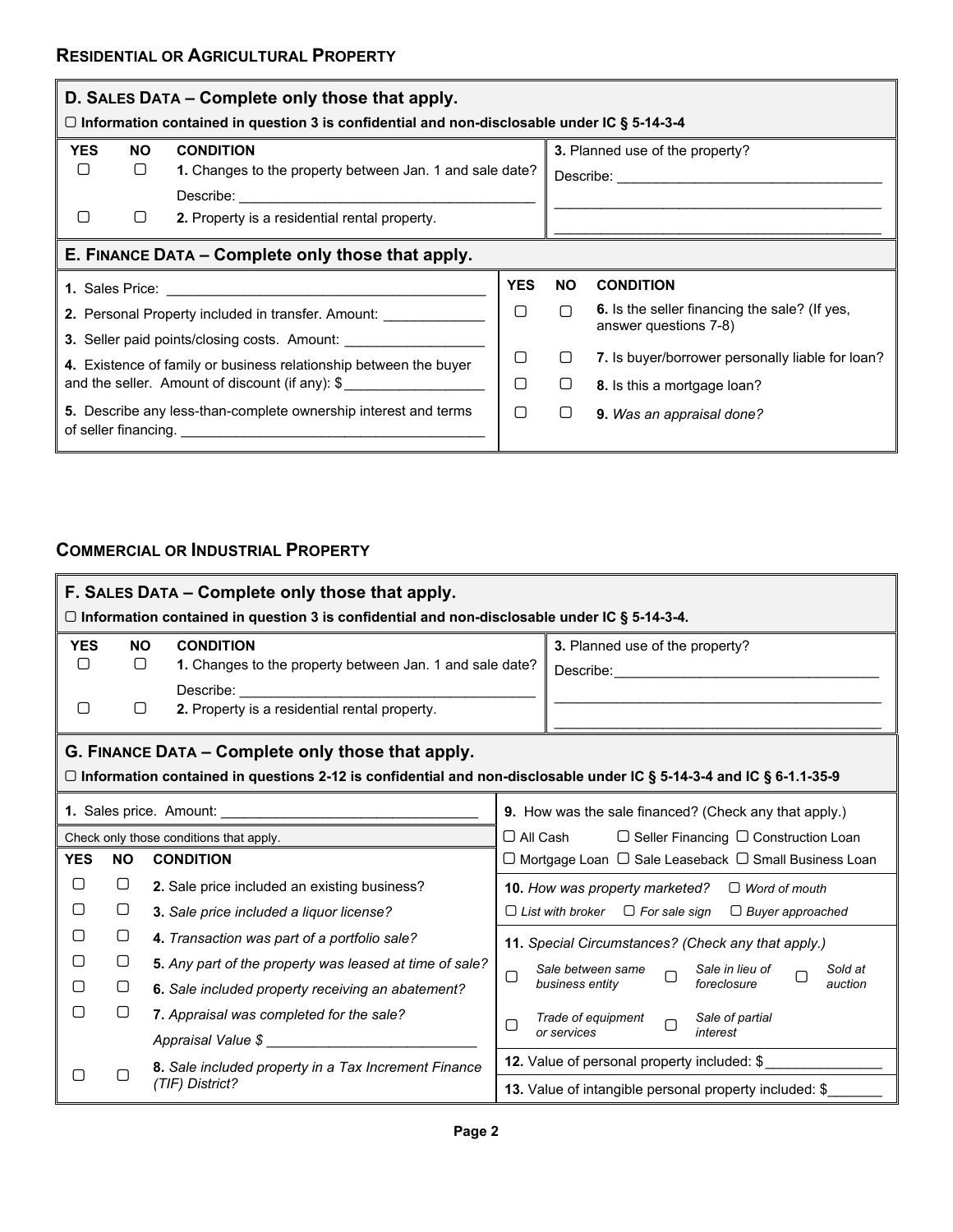| <b>H. PREPARER</b>                                                                                                                                                                                                                                                                                                                                                                                                                                                                                                                             |                                                              |                                                                                            |                                                   |                                                                      |                                                |  |  |
|------------------------------------------------------------------------------------------------------------------------------------------------------------------------------------------------------------------------------------------------------------------------------------------------------------------------------------------------------------------------------------------------------------------------------------------------------------------------------------------------------------------------------------------------|--------------------------------------------------------------|--------------------------------------------------------------------------------------------|---------------------------------------------------|----------------------------------------------------------------------|------------------------------------------------|--|--|
| Preparer of the Sales Disclosure Form                                                                                                                                                                                                                                                                                                                                                                                                                                                                                                          |                                                              |                                                                                            | Title                                             |                                                                      |                                                |  |  |
| Company                                                                                                                                                                                                                                                                                                                                                                                                                                                                                                                                        |                                                              |                                                                                            | E-mail address                                    |                                                                      | Telephone number                               |  |  |
| Address (number and street, city, state, country, and ZIP Code)                                                                                                                                                                                                                                                                                                                                                                                                                                                                                |                                                              |                                                                                            |                                                   |                                                                      |                                                |  |  |
| I. SELLER(S)/GRANTOR(S)                                                                                                                                                                                                                                                                                                                                                                                                                                                                                                                        |                                                              |                                                                                            |                                                   |                                                                      |                                                |  |  |
| Seller 1 - Name as it appears on conveyance document                                                                                                                                                                                                                                                                                                                                                                                                                                                                                           |                                                              |                                                                                            | Seller 2 – Name as appears on conveyance document |                                                                      |                                                |  |  |
| Address (number and street)                                                                                                                                                                                                                                                                                                                                                                                                                                                                                                                    |                                                              |                                                                                            |                                                   | Address (number and street)                                          |                                                |  |  |
| City, state, and ZIP Code                                                                                                                                                                                                                                                                                                                                                                                                                                                                                                                      |                                                              |                                                                                            |                                                   | City, state, and ZIP Code                                            |                                                |  |  |
| Country                                                                                                                                                                                                                                                                                                                                                                                                                                                                                                                                        |                                                              | Country                                                                                    |                                                   |                                                                      |                                                |  |  |
| E-mail address                                                                                                                                                                                                                                                                                                                                                                                                                                                                                                                                 | Telephone number                                             |                                                                                            | E-mail address                                    |                                                                      | Telephone number                               |  |  |
| Under penalties of perjury, I hereby certify this Sales Disclosure, to the best of my knowledge and belief, is true, correct and complete as<br>required by law, and is prepared in accordance with IC 6-1.1-5.5. A person who knowingly and intentionally falsifies the value of transferred<br>real property, or omits or falsifies any information required to be provided, commits a Level 5 felony.                                                                                                                                       |                                                              |                                                                                            |                                                   |                                                                      |                                                |  |  |
| Signature of Seller                                                                                                                                                                                                                                                                                                                                                                                                                                                                                                                            |                                                              |                                                                                            | Signature of Seller                               |                                                                      |                                                |  |  |
| <b>Printed Name of Seller</b>                                                                                                                                                                                                                                                                                                                                                                                                                                                                                                                  | Date signed (mm/dd/yyyy)                                     |                                                                                            |                                                   | <b>Printed Name of Seller</b>                                        | Date signed (mm/dd/yyyy)                       |  |  |
|                                                                                                                                                                                                                                                                                                                                                                                                                                                                                                                                                |                                                              | J. BUYER(S)/GRANTEE(S) - APPLICATION FOR PROPERTY TAX DEDUCTIONS - IDENTIFY ALL THAT APPLY |                                                   |                                                                      |                                                |  |  |
| Buyer 1 – Name as it appears on conveyance document                                                                                                                                                                                                                                                                                                                                                                                                                                                                                            |                                                              | Buyer 2 – Name as it appears on conveyance document                                        |                                                   |                                                                      |                                                |  |  |
| Address (number and street)                                                                                                                                                                                                                                                                                                                                                                                                                                                                                                                    |                                                              |                                                                                            | Address (number and street)                       |                                                                      |                                                |  |  |
| City, state, and ZIP Code                                                                                                                                                                                                                                                                                                                                                                                                                                                                                                                      |                                                              | City, state, and ZIP Code                                                                  |                                                   |                                                                      |                                                |  |  |
| Country                                                                                                                                                                                                                                                                                                                                                                                                                                                                                                                                        |                                                              | Country                                                                                    |                                                   |                                                                      |                                                |  |  |
| E-mail address                                                                                                                                                                                                                                                                                                                                                                                                                                                                                                                                 | Telephone number                                             |                                                                                            | E-mail address                                    |                                                                      | Telephone number                               |  |  |
| Pursuant to IC 6-1.1-12-44, the Sales Disclosure Form may be used to apply for certain deductions. Identify all of those that apply:                                                                                                                                                                                                                                                                                                                                                                                                           |                                                              |                                                                                            |                                                   |                                                                      |                                                |  |  |
| <b>NO</b><br><b>CONDITION</b><br>YES                                                                                                                                                                                                                                                                                                                                                                                                                                                                                                           |                                                              | <b>YES</b>                                                                                 | <b>NO</b>                                         | <b>CONDITION</b>                                                     |                                                |  |  |
| 1. Will this property be the buyer's primary<br>О<br>О<br>residence?                                                                                                                                                                                                                                                                                                                                                                                                                                                                           |                                                              | $\Box$                                                                                     | $\Box$                                            | 3. Homestead                                                         |                                                |  |  |
|                                                                                                                                                                                                                                                                                                                                                                                                                                                                                                                                                |                                                              | $\Box$                                                                                     | $\Box$                                            | 4. Solar Energy Heating or Cooling System                            |                                                |  |  |
| $\Box$<br>O                                                                                                                                                                                                                                                                                                                                                                                                                                                                                                                                    | 2. Does the buyer have a homestead to be vacated             | $\Box$                                                                                     | 0                                                 | <b>5.</b> Wind Power Device                                          |                                                |  |  |
| for this residence? If yes, provide address:                                                                                                                                                                                                                                                                                                                                                                                                                                                                                                   |                                                              | $\Box$                                                                                     | $\Box$                                            | 6. Hydroelectric Power Device                                        |                                                |  |  |
| Address (number and street)                                                                                                                                                                                                                                                                                                                                                                                                                                                                                                                    |                                                              |                                                                                            | 0                                                 |                                                                      | 7. Geothermal Energy Heating or Cooling Device |  |  |
| City, state, and ZIP Code<br>County                                                                                                                                                                                                                                                                                                                                                                                                                                                                                                            |                                                              |                                                                                            |                                                   |                                                                      |                                                |  |  |
| Under penalties of perjury, I hereby certify that this Sales Disclosure, to the best of my knowledge and belief, is true, correct and complete<br>as required by law, and is prepared in accordance with IC 6-1.1-5.5. A person who knowingly and intentionally falsifies the value of<br>transferred real property, or omits or falsifies any information required to be provided, commits a Level 5 felony. (Note: Both spouse's<br>information, SSN/Driver's License/ID/Other Number is necessary if a Homestead Deduction is being filed.) |                                                              |                                                                                            |                                                   |                                                                      |                                                |  |  |
| Signature of Buyer 1                                                                                                                                                                                                                                                                                                                                                                                                                                                                                                                           |                                                              |                                                                                            | Signature of Buyer 2/Spouse                       |                                                                      |                                                |  |  |
| Printed Legal Name of Buyer 1                                                                                                                                                                                                                                                                                                                                                                                                                                                                                                                  | Printed Legal Name of Buyer 2/Spouse<br>Sign Date (MM/DD/YY) |                                                                                            |                                                   |                                                                      |                                                |  |  |
| Last 5 Digits of Buyer 1 SSN/Driver's License/ID/Other Number                                                                                                                                                                                                                                                                                                                                                                                                                                                                                  |                                                              |                                                                                            |                                                   | Last 5 Digits of Buyer 2/Spouse SSN/Driver's License/ID/Other Number |                                                |  |  |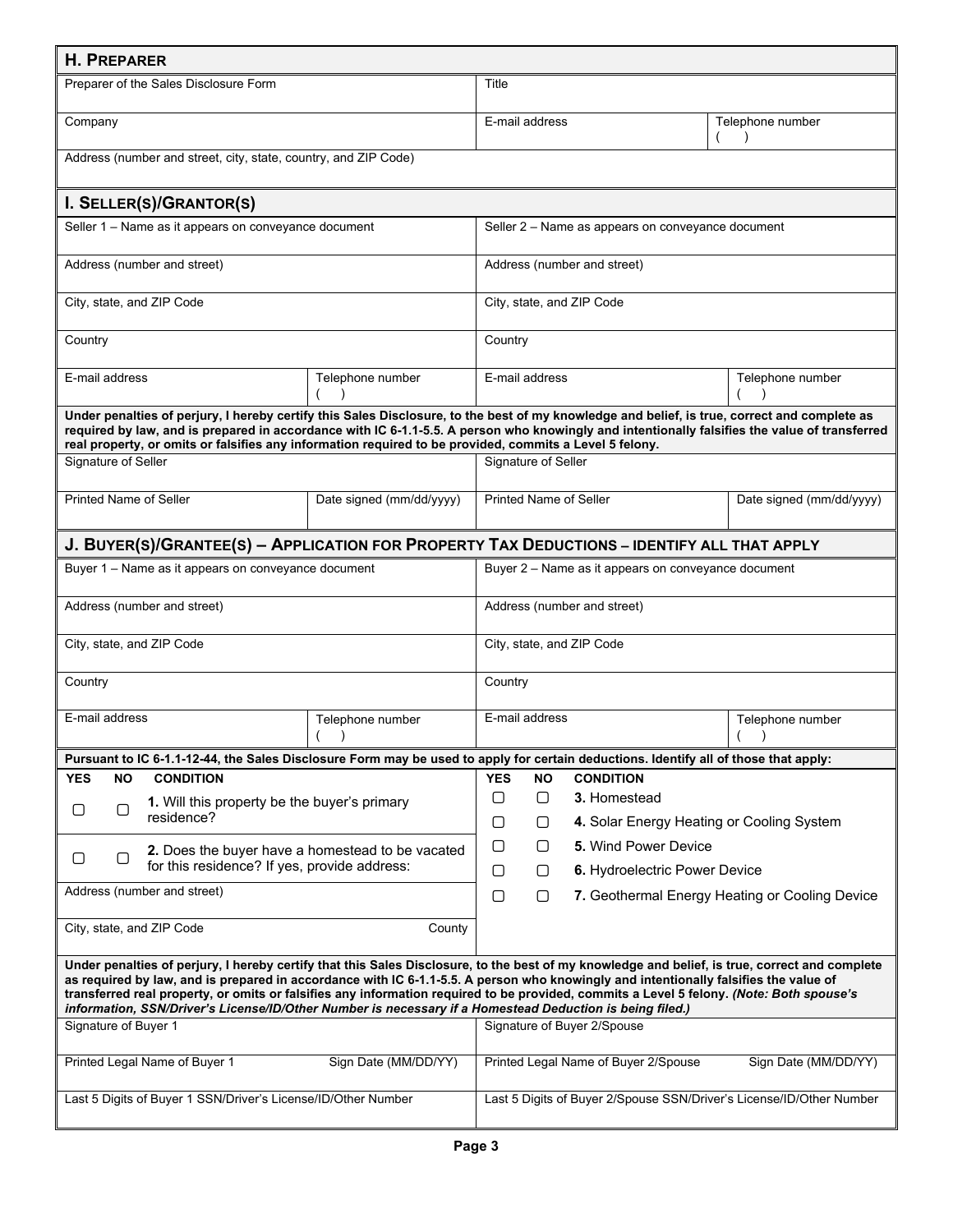|            | <b>PART 2 - COUNTY ASSESSOR</b>                                                                                                       |                       |                         |                                                                                                                                                                                                                                        |                |                                  |                                |                                                    |                                                                                             |                                                  |                                  |
|------------|---------------------------------------------------------------------------------------------------------------------------------------|-----------------------|-------------------------|----------------------------------------------------------------------------------------------------------------------------------------------------------------------------------------------------------------------------------------|----------------|----------------------------------|--------------------------------|----------------------------------------------------|---------------------------------------------------------------------------------------------|--------------------------------------------------|----------------------------------|
|            | The county assessor must verify and complete items 1 through 14 and stamp the sales disclosure form before sending it to the auditor: |                       |                         |                                                                                                                                                                                                                                        |                |                                  |                                |                                                    |                                                                                             |                                                  |                                  |
|            | 1. Property<br>(Parcel<br>Number)                                                                                                     | 2. AV of<br>Land      | 3. AV of<br>Improvement | 4. Value of<br><b>Depreciable</b><br>Personal<br><b>Property</b>                                                                                                                                                                       | 5. AV<br>Total | 6. Property<br><b>Class Code</b> | 7. Neighborhood<br>Code        |                                                    |                                                                                             | 8. Tax<br><b>District</b>                        | 9. Acreage                       |
| A.)        |                                                                                                                                       |                       |                         |                                                                                                                                                                                                                                        |                |                                  |                                |                                                    |                                                                                             |                                                  |                                  |
| <b>B.)</b> |                                                                                                                                       |                       |                         |                                                                                                                                                                                                                                        |                |                                  |                                |                                                    |                                                                                             |                                                  |                                  |
|            |                                                                                                                                       | <b>Assessor Stamp</b> |                         | <b>YES</b><br>10. Identify physical changes to<br>NO.<br>property between the assessment date<br>∩<br>∩<br>and the date of sale:<br>∩<br>$\Box$<br>required?<br>13. Date of sale (mm/dd/yyyy):<br>14. Date form received (mm/dd/yyyy): |                |                                  |                                | <b>CONDITION</b><br>11. Is form completed?         | 12. State sales disclosure fee                                                              |                                                  |                                  |
|            |                                                                                                                                       |                       |                         | Items 15 through 18 are to be completed by the assessor when validating this sale:                                                                                                                                                     |                |                                  |                                |                                                    |                                                                                             |                                                  |                                  |
|            |                                                                                                                                       |                       |                         | 15. If applicable, identify any additional special circumstances relating to validation of sale:                                                                                                                                       |                |                                  | <b>YES</b><br>$\Box$<br>$\Box$ | <b>NO</b><br>$\Box$<br>$\Box$<br>18. Validated by: |                                                                                             | <b>CONDITION</b><br>16. Sale valid for trending? | 17. Validation of sale complete? |
|            |                                                                                                                                       |                       |                         |                                                                                                                                                                                                                                        |                |                                  |                                |                                                    |                                                                                             |                                                  |                                  |
|            | <b>PART 3 - COUNTY AUDITOR</b>                                                                                                        |                       |                         |                                                                                                                                                                                                                                        |                |                                  |                                |                                                    |                                                                                             |                                                  |                                  |
|            | 1. State sales disclosure fee amount collected: \$<br><b>Auditor Stamp</b>                                                            |                       |                         |                                                                                                                                                                                                                                        |                | <b>YES</b><br>$\Box$<br>$\Box$   | NΟ<br>$\Box$<br>∩              |                                                    | <b>CONDITION</b><br>6. Is form completed?<br>7. Is state sales disclosure<br>fee collected? |                                                  |                                  |
|            | 3. Total fee collected: \$                                                                                                            |                       |                         |                                                                                                                                                                                                                                        |                | $\Box$                           | ∩                              |                                                    | 8. Attachments complete?                                                                    |                                                  |                                  |
|            |                                                                                                                                       |                       |                         |                                                                                                                                                                                                                                        |                |                                  |                                |                                                    |                                                                                             |                                                  |                                  |

| <b>PART 4 - RECEIPT FOR STATEMENT OF DEDUCTION OF ASSESSED VALUATION</b>                                                                                                                                        |                   |                       |                                                  |                   |  |  |  |
|-----------------------------------------------------------------------------------------------------------------------------------------------------------------------------------------------------------------|-------------------|-----------------------|--------------------------------------------------|-------------------|--|--|--|
| SDF ID                                                                                                                                                                                                          |                   | SDF Date (mm/dd/yyyy) | Buyer 1 – Name as appears on conveyance document |                   |  |  |  |
|                                                                                                                                                                                                                 |                   |                       |                                                  |                   |  |  |  |
| Parcel number                                                                                                                                                                                                   |                   |                       | Address of Property (number and street)          |                   |  |  |  |
|                                                                                                                                                                                                                 |                   |                       |                                                  |                   |  |  |  |
| Check those deductions for which the individual has applied:                                                                                                                                                    |                   |                       | City, state, and ZIP Code of property            |                   |  |  |  |
|                                                                                                                                                                                                                 |                   |                       |                                                  |                   |  |  |  |
| □ Homestead<br>□ Wind Power<br>$\Box$ Solar Energy                                                                                                                                                              |                   |                       | <b>Auditor Signature</b>                         | Date (mm/dd/yyyy) |  |  |  |
| $\Box$ Hydroelectric                                                                                                                                                                                            | $\Box$ Geothermal |                       |                                                  |                   |  |  |  |
| A person who knowingly and intentionally falsifies value of transferred real property, or omits or falsifies any information required to be<br>provided in the sales disclosure form, commits a Level 5 felony. |                   |                       |                                                  |                   |  |  |  |

**- - - - - - - - - - - - - - - - - - - - - - - - - - - - - - - - - - - - - - - - - - - - - - - - - - - - - - - - - - - - - - - - - - - - - - - - - - - - - - - - - - - - - - - - - - - - - - - - - -**